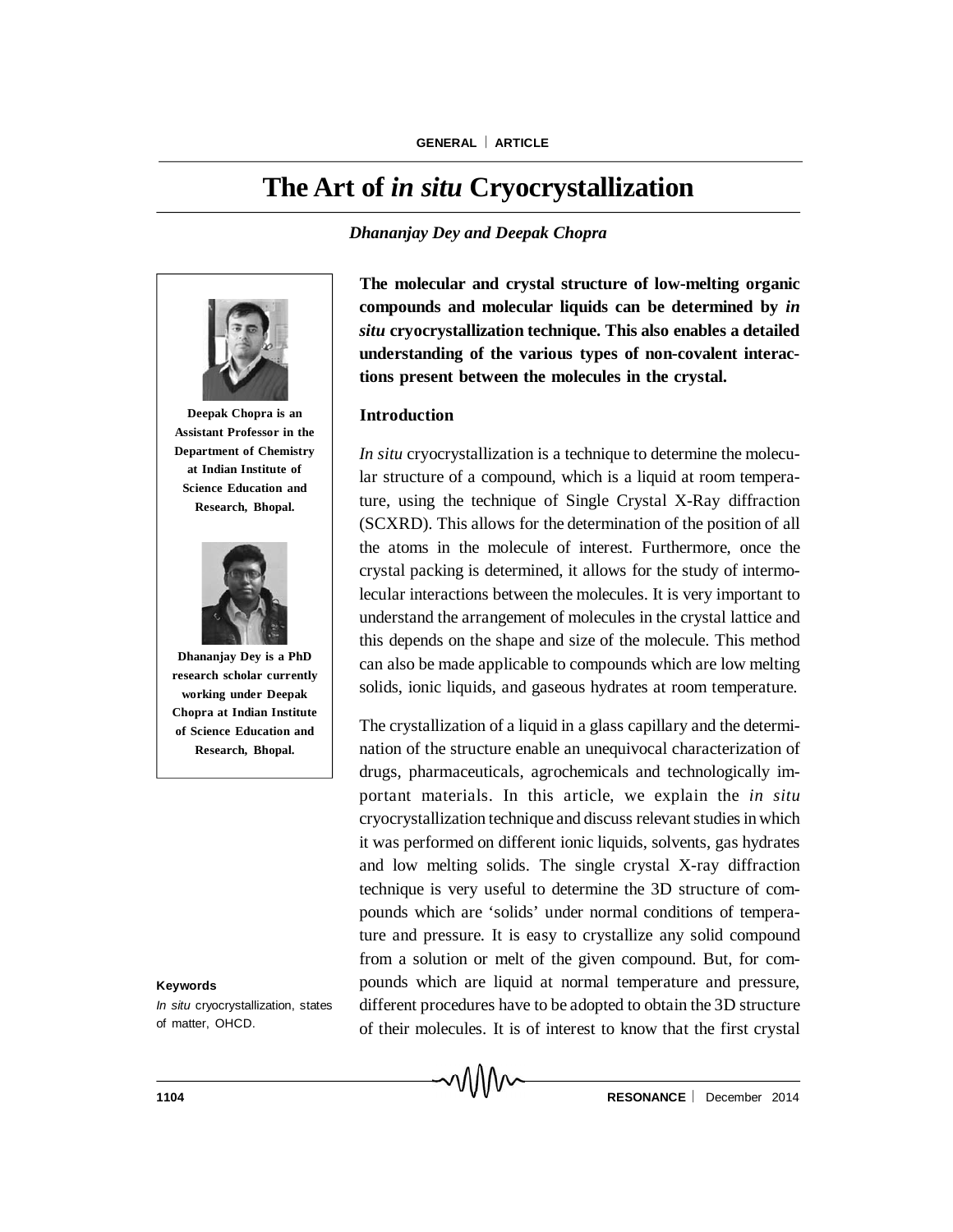structure determination of a liquid was done in India in the Department of Physics at Indian Institute of Science, Bangalore on a liquid named 'dimethyl sulfoxide' [1]. This technique lies at the realm of cutting-edge research and this aspect has been nicely highlighted in a very recent research article by J A K Howard [2].

#### **States of Matter**

The fundamental difference between the states of matter is the distance between particles. In solid and liquid states, particles are closer together in comparison to the gas phase (*Figure* 1**)**. At ordinary pressure, the molecules of a gas are so far apart that intermolecular forces have an insignificant effect on the random thermal motion of the individual particles. As the temperature decreases and the pressure increases, intermolecular attractions become more important, and there is an increasing tendency for molecules to form temporary clusters. The arrangement of the building blocks in solids tends to be highly ordered, with each repeating motif occupying a fixed position with respect to the others. In liquids, the molecules are able to slip around each other, introducing an element of disorder and creating some void spaces that decrease the density. The molecules in gases exhibit maximum randomness and disorder with practically no restrictions on the position of molecules.

**Figure 1**. Schematic representation of the different states of matter in terms of density and disorder.

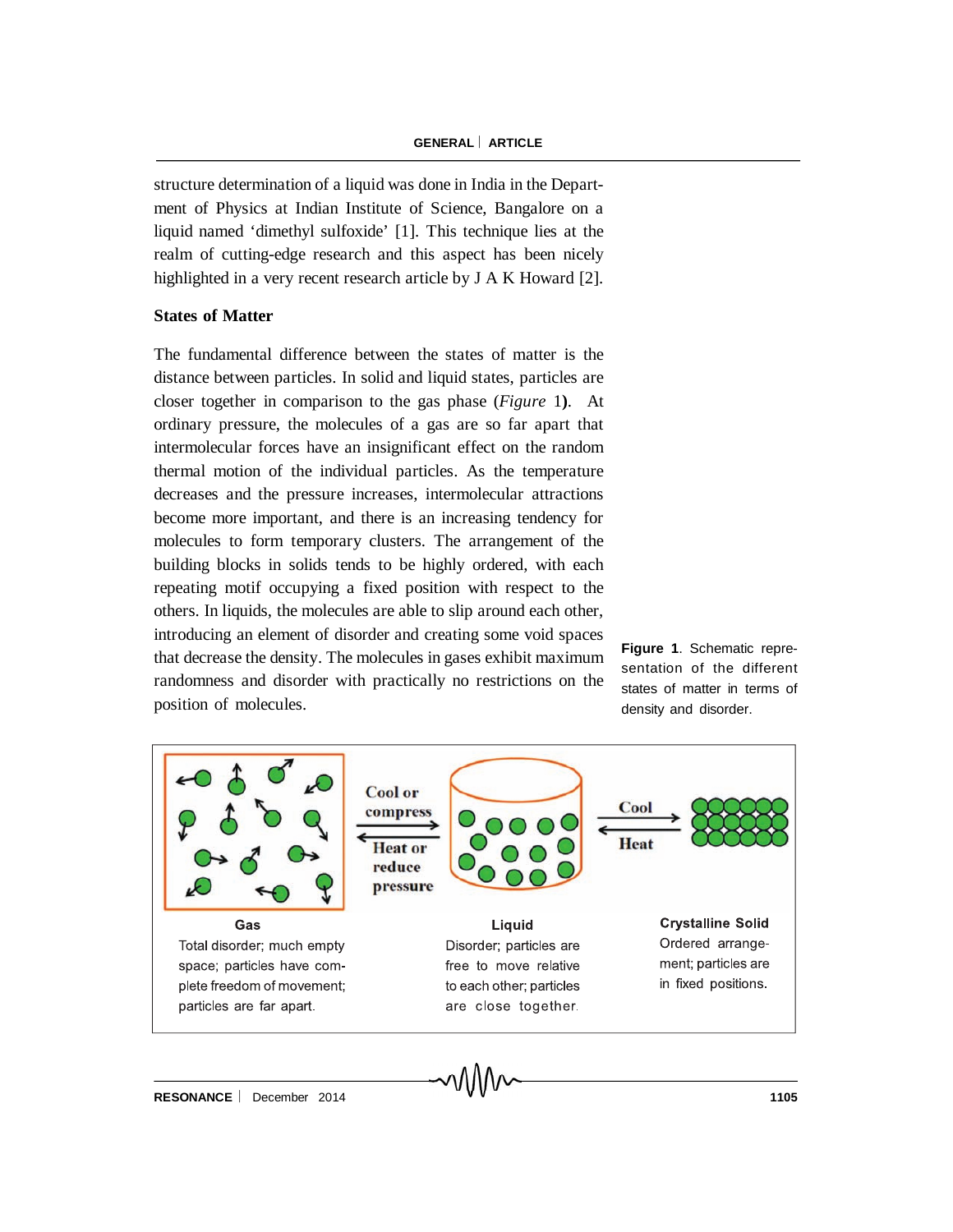



The state of a given substance at a particular temperature and pressure depends on two factors: the kinetic energy of the particles and the strength of the attractions between the particles. Non-covalent interactions between molecules are not as strong as covalent interactions which hold the atoms together in a molecule. But, they are strong enough to control the physical properties such as boiling and melting points, vapour pressures, and viscosities [4]. These properties are strongly dependent on the strength and directionality of these interactions which play an important role in the generation of different supramolecular assemblies. In the solid phase, the molecules are not free to move and are more compact. That is the reason for the decrease in the energy of the system when a liquid is converted to a solid (*Figure* 2).

# **Methodology**

In the methodology disussed here, we start from a liquid and the temperature of the system is lowered to enable conversion into a solid. The nature of the crystallized solid may vary from being amorphous to polycrystalline. We delineate below the detailed strategy for the entire process.

# **Single Crystal X-Ray Diffraction (SCXRD)**

For single crystal X-ray diffraction (SCXRD), the instrument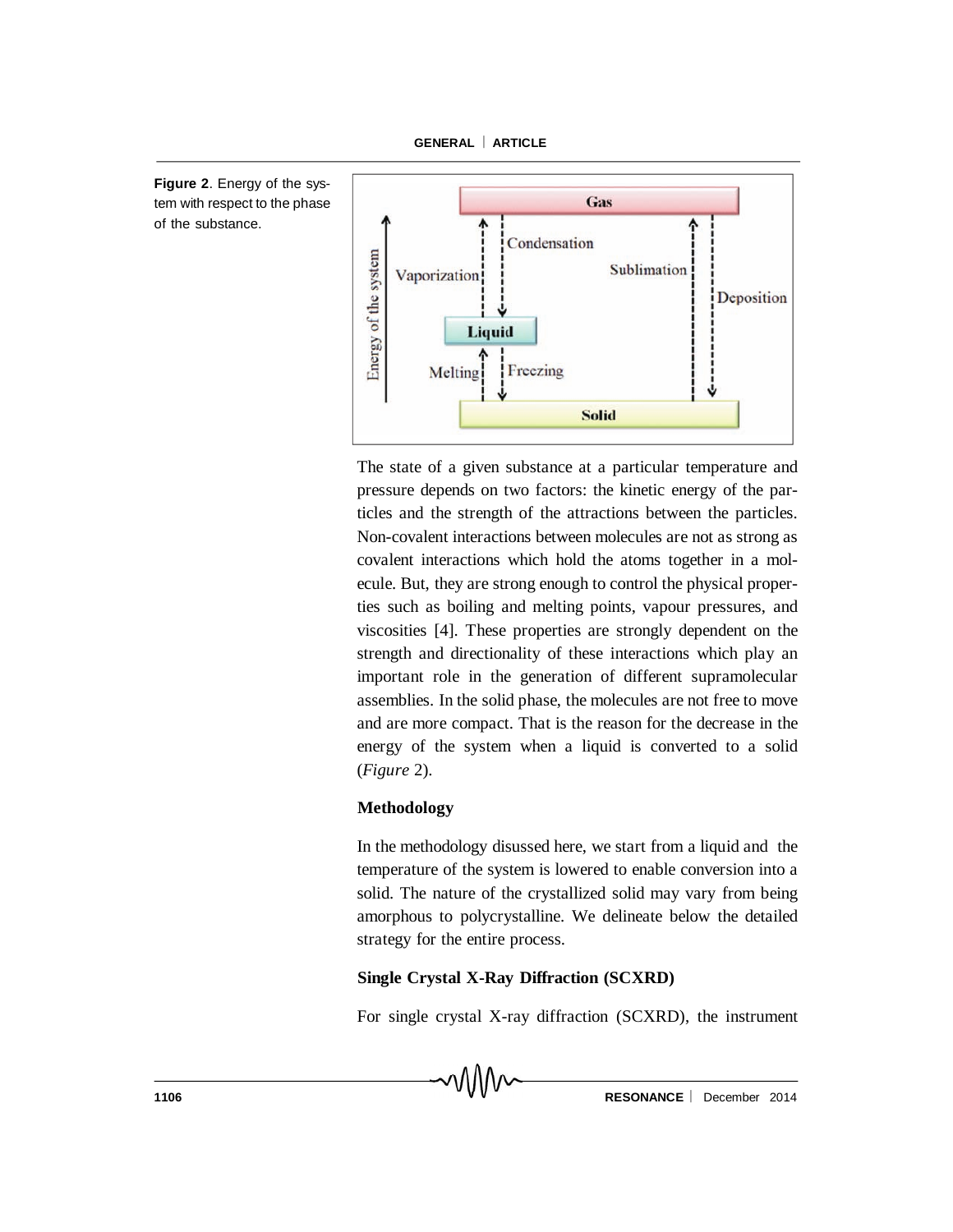

tation setup (A: Sealed X-ray tube, B: Incident beam collimator, C: Goniometer, D: APEX II detector, E: Beam stop, F: Oxford Cryosystem,

**Figure 3**. SCXRD instrumen-

used is the Bruker APEX II CCD diffractometer equipped with OXFORD cryosystem as a low temperature attachment (*Figure* 3). In the beginning, a DSC (Differential Scanning Calorimetry) [4] plot of the target liquid is recorded. The DSC curve provides useful information (freezing point and melting point) about the nature of the crystallizing sample.

OHCD (Optical Heating and Crystallization Device) (*Figure* 4) is an apparatus by which the process of crystallization can be controlled inside the Lindemann glass capillary under liquid nitrogen flow [4].  $CO_2$  gas laser is used as a source of heat to generate the molten zone after the formation of the polycrystalline solid inside the capillary. This heating–cooling process has to be repeated several times until a homogeneous single crystal is

**Figure 4**. OHCD device.

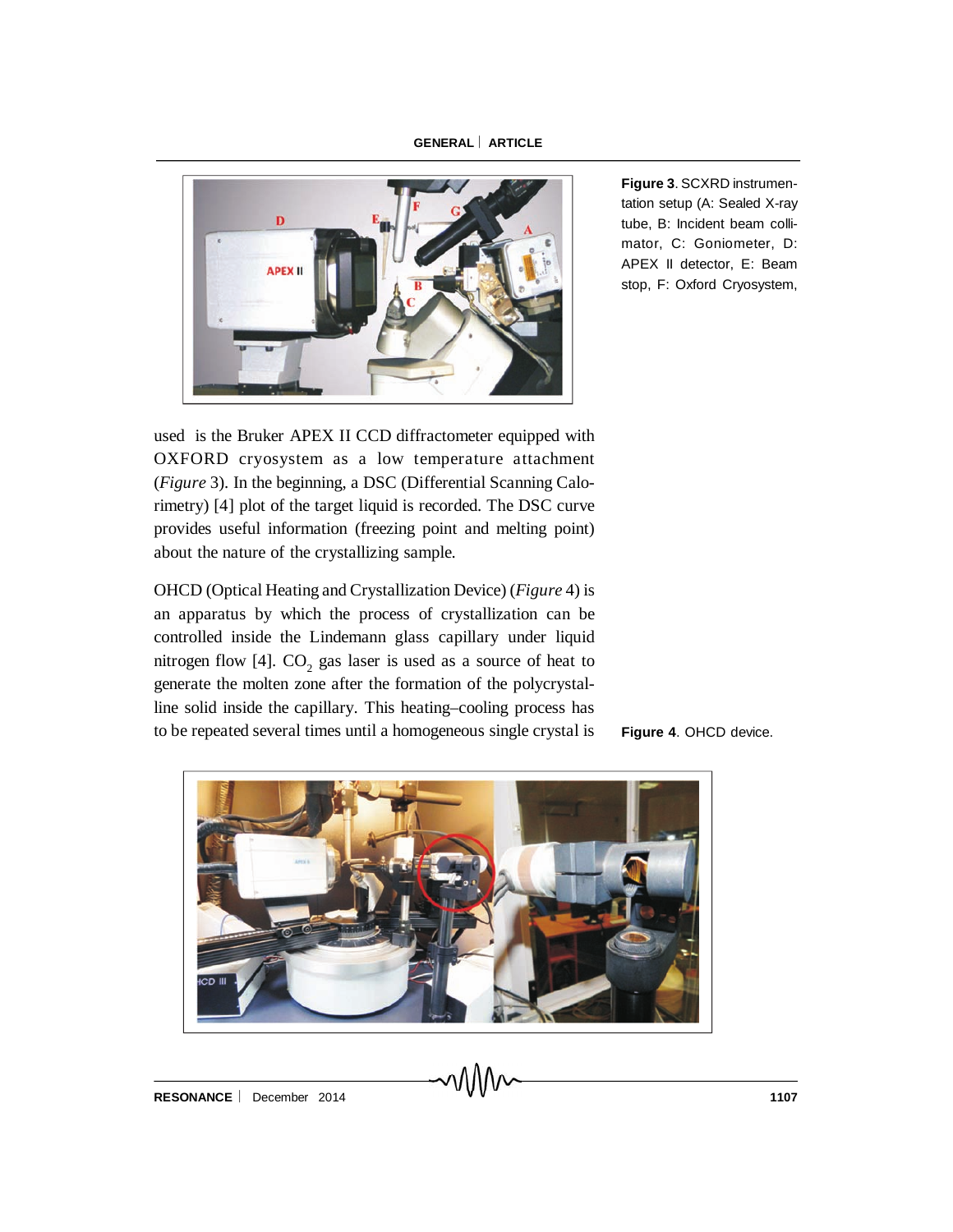**Figure 5.** Crystallization steps inside the Lindemann glass capillary under liquid nitrogen flow: (a) liquid, (b) nucleation of molecules inside the capillary, (c) scan by CO $_{\textrm{\tiny{2}}}$  laser, (d) formation of small single crystals, (e) formation of good quality crystal, (f) final molecular and crystal structure of the crystallized liquid.



formed. *Figure* 5 highlights the relevant steps for growing a good quality crystal from a liquid:

1. The capillary is filled up with the target liquid; both sides of the capillary are sealed; a small portion above the top of the liquid meniscus is kept empty; the capillary is mounted on the goniometer; the liquid nitrogen flow is maintained during the entire experiment of crystal growth and data collection.

2. On formation of a polycrystalline solid, the zone-melting technique is used (application of OHCD) for melting and recrystallization; control conditions (laser power, scan time for the laser, length of the crystallization region) needed for the growing crystal are set in the software; the lower portion of the capillary is heated with  $\mathrm{CO}_2$  laser to generate a molten zone; this molten zone is moved up along the capillary to a certain region  $\approx 2.5$  cm).

3. The laser power is increased from zero to a value which is sufficient to melt the polycrystalline solid inside the capillary; when the  $CO<sub>2</sub>$  laser position is moved away from the molten region, the region again gets converted to a solid; this process is repeated several times until better quality crystals, suitable for performing the diffraction experiments, are obtained.

4. During this process, formation of air bubbles is prevented inside the capillary; the power of the  $CO<sub>2</sub>$  laser is controlled to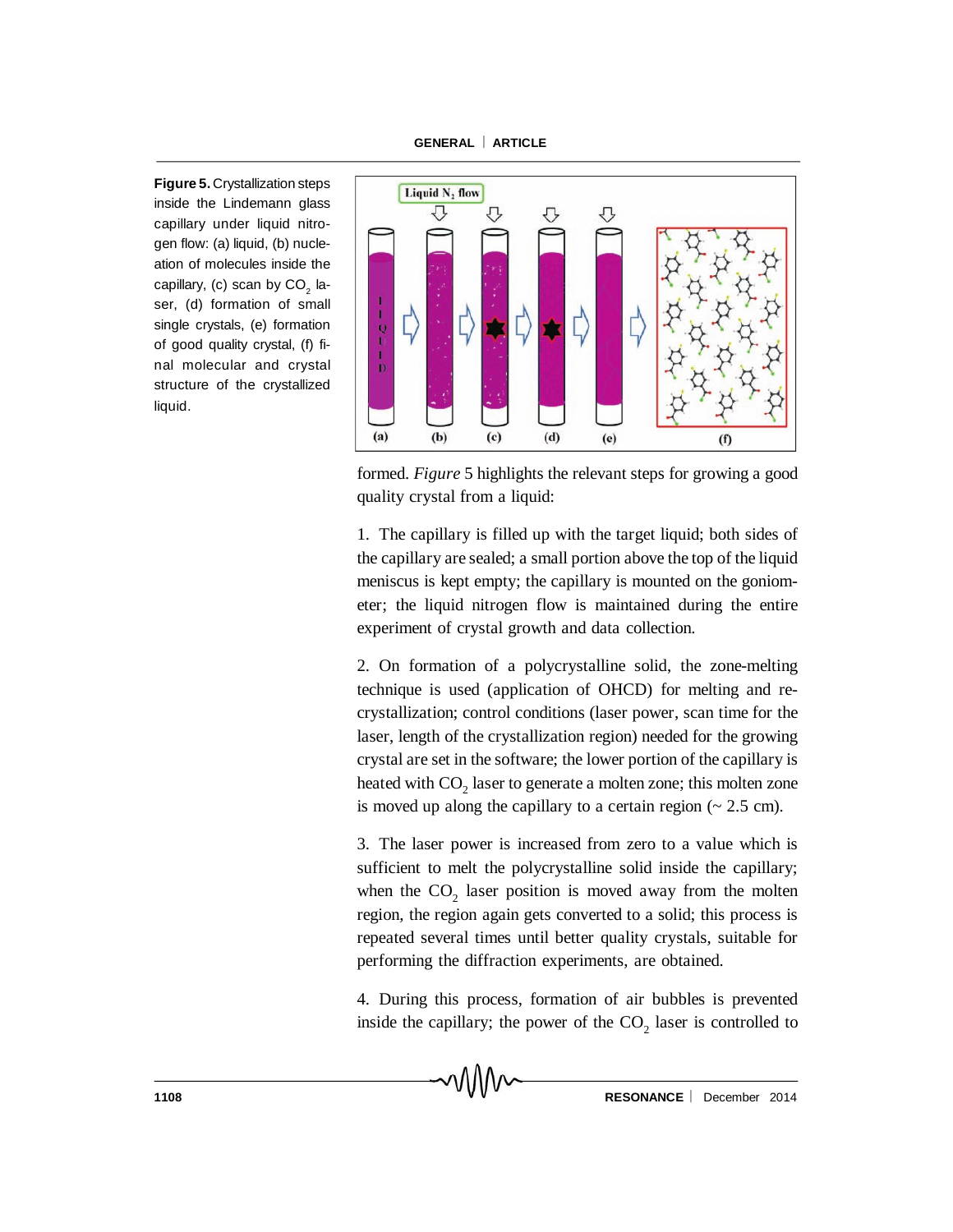

ensure that the capillary does not crack; after a few laser scans, (the shape of the diffraction spots is important: they must be nearly spherical rather than having a diffused nature) (*Figure* 6).

## 5. The data is collected and the crystal structure is determined.

In the absence of OHCD, it is possible to grow a single crystal inside the capillary under liquid nitrogen conditions. For this, the liquid nitrogen flow is focussed on the capillary (filled up with the target liquid) at an angle  $\sim 45^{\circ}$  with respect to the Lindemann capillary; along the capillary length, the target position is moved from bottom to top; the flow of liquid nitrogen leads to the solidification of the liquid; on moving the position of the nitrogen flow on the capillary, the region of the polycrystalline solid again melts into the original liquid; this process of annealing is repeated manually (the time can vary from 1–5 hours depending on the nature of the crystallizing sample) until a good quality single crystal is obtained.

#### **Representative Case Studies: Low Melting solids**

2-Fluorophenol and 3-fluorophenol [6] are examples of lowmelting solids. Melting points are 16 ºC and 8-12 ºC respectively. At room temperature  $(25 \text{ °C})$ , they are liquid, but in a refrigerator maintained at 5ºC, they exist as solids. For such substances, it is very easy to grow single crystals with the help of *in situ* cryocrystallization technique. 2-Fluorophenol crystallizes in an orthorhombic crystal system with the chiral space group  $P2_12_12_1$ 

MM

**Figure 6**. Still photograph (left) and rotational photograph (right) of the cryocrystallized sample before the data collection.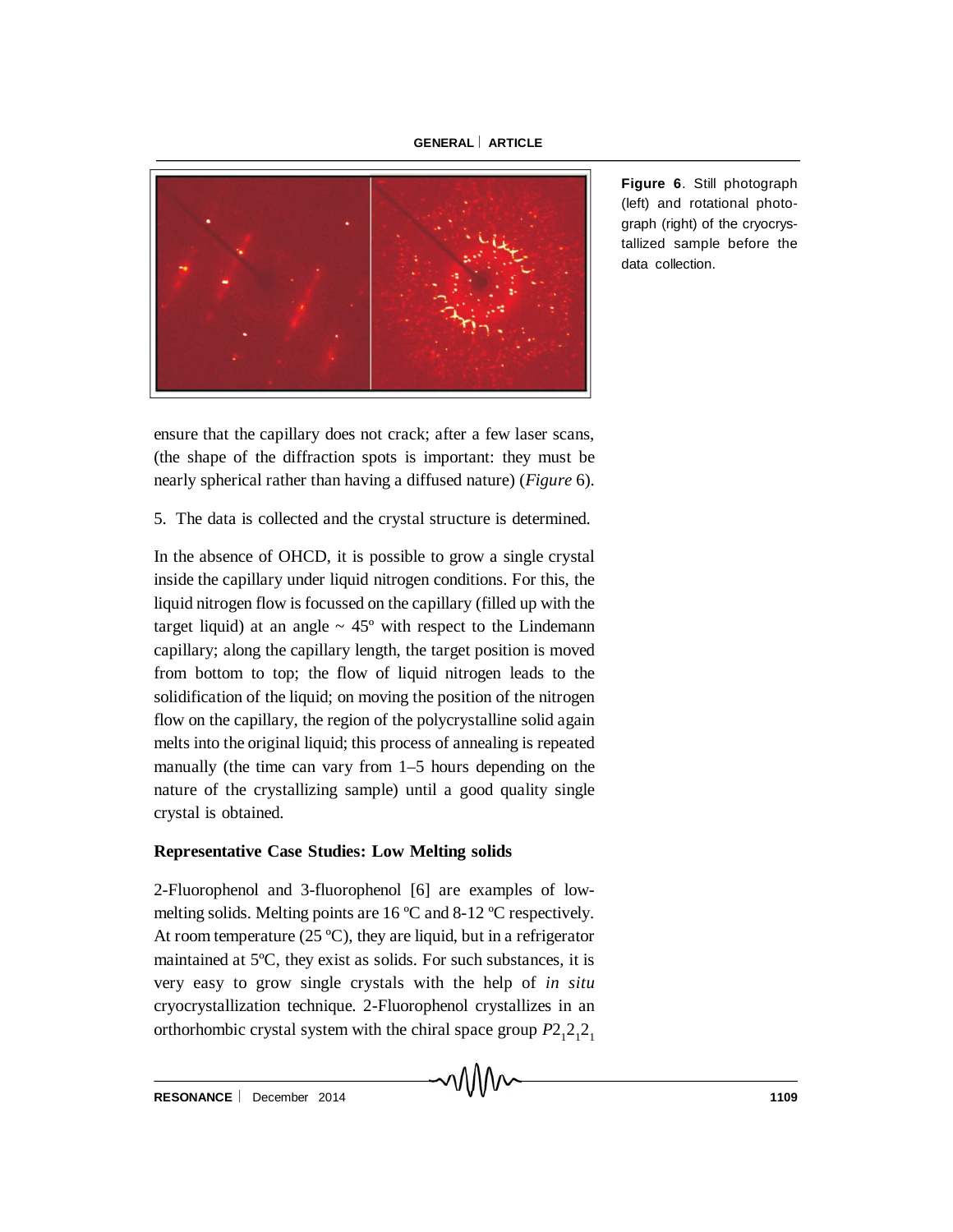**Figure 7**. Packing network of 2-fluorophenol having two molecules (different colour code) in the asymmetric unit showing strong O-H<sup>...</sup>O and weak C-H<sup>...</sup>F intermolecular interactions down the *ac* plane.



having two molecules in the asymmetric unit. The cell parameters are *a* = 5.7168(7)Å, *b* = 9.9997(19)Å and *c* = 17.868(2)Å and all the interaxial angles ( $\alpha$ ,  $\beta$  and  $\gamma$ ) are 90°. The molecules pack *via* strong O-H<sup>---</sup>O hydrogen bond and weak C-H<sup>---</sup>F intermolecular interaction down the *ac* plane. These synthons are interconnected with each other via the strong O-H. O chain and weak C-H. F chain along the *c*-axis and *a*-axis respectively (*Figure* 7). 3 fluorophenol crystallizes in the monoclinic crystal system with the space group  $P2<sub>1</sub>$  with one molecule in the asymmetric unit having cell parameters  $a = 5.6747(9)$ Å,  $b = 5.0760(4)$ Å and  $c =$ 9.4753(13)Å and the angle  $\beta$  is 107.832(11)°. Here, the molecules form a chain along the *b*–axis via the strong O-H<sup>---</sup>O hydrogen bond and finally it forms a sheet with weak intermolecular C-H<sup>---</sup>F interaction down the *ab*-plane (*Figure* 8).

#### **Liquids**

Alkanes are hydrocarbons composed of only carbon and hydrogen atoms connected by single bonds. In the solid state, *n*-alkane molecules are packed together by van der Waals interactions. Ethane, propane and butane molecules form layered structures in the solid state. The molecule, *n*-hexane [7], which is a liquid at room temperature, crystallizes in the centrosymmetric triclinic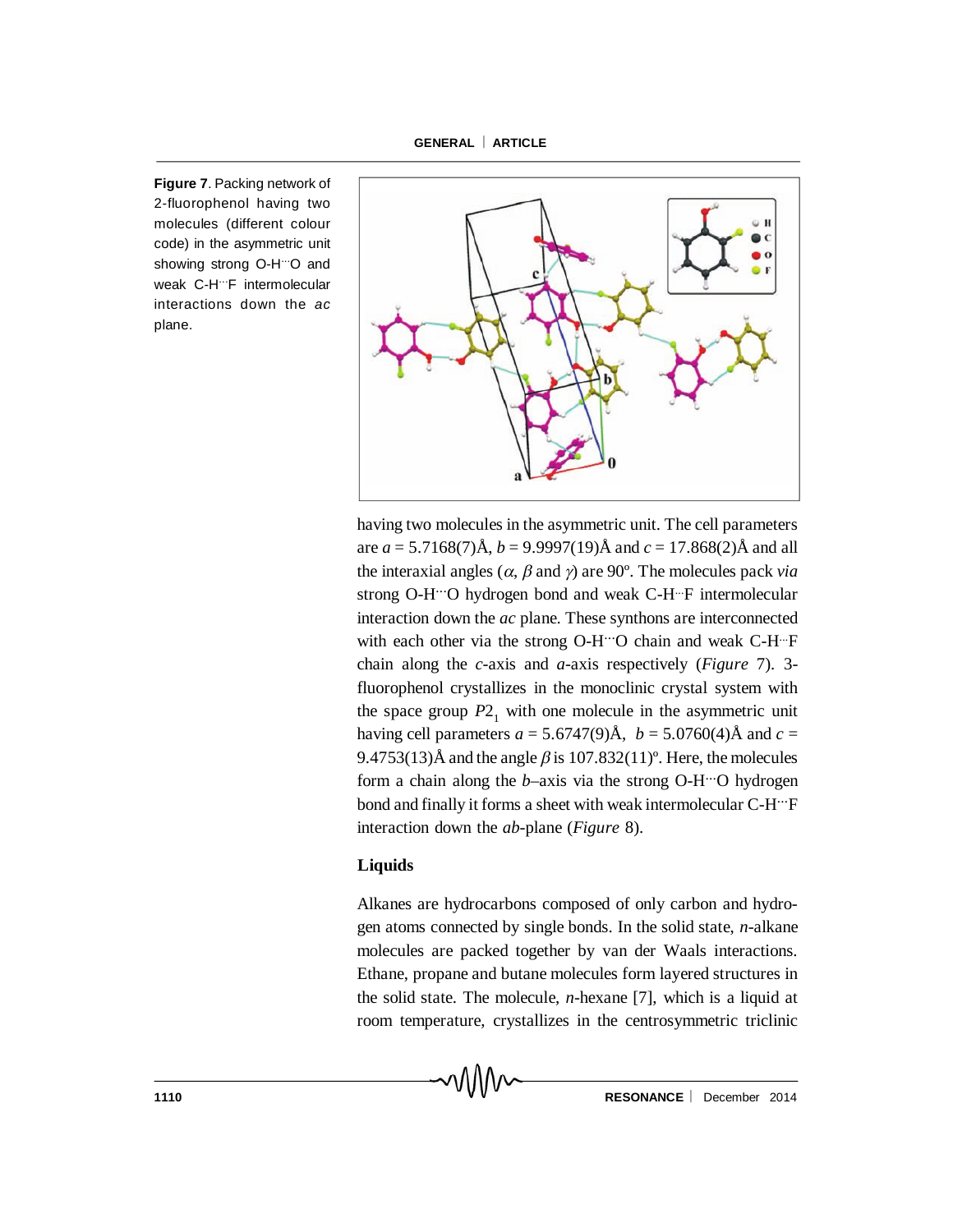

**Figure 8**. Packing network of 3-fluorophenol along the *c*axis showing the zigzag arrangement of molecules associated with strong O-H"O chains and connected laterally C-H"F interaction.

*P*-1 crystal system, the axial lengths for the unit cell being  $a =$ 4.17Å,  $b = 4.70$  Å and  $c = 8.57$ Å. *n*-heptane [7] also crystallizes in the same crystal system with the lengths  $a = 4.18$ Å,  $b = 4.75$ Å and *c* = 20.16 Å. The packing of the molecules *n*-hexane and *n*heptane are shown in *Figure* 9. It is to be noted that the parallel chains of molecules are slightly displaced, relative to each other. This is to ensure the packing of the methylene groups into the void space of the neighbouring chains.

This technique is also useful for unsaturated hydrocarbons. The crystal structures of 1,7-octadiene ( $C_8H_{14}$ ), 1,9-decadiene ( $C_{10}H_{18}$ ), 1,7-octadiene  $(C_8H_{10})$  and 1,9-decadiene  $(C_{10}H_{14})$  following *in situ* crystallization from liquid have been analysed by Bond and

**Figure 9.** Packing of (a) *n*hexane and of (b) *n*-heptane viewed down the *bc* plane.

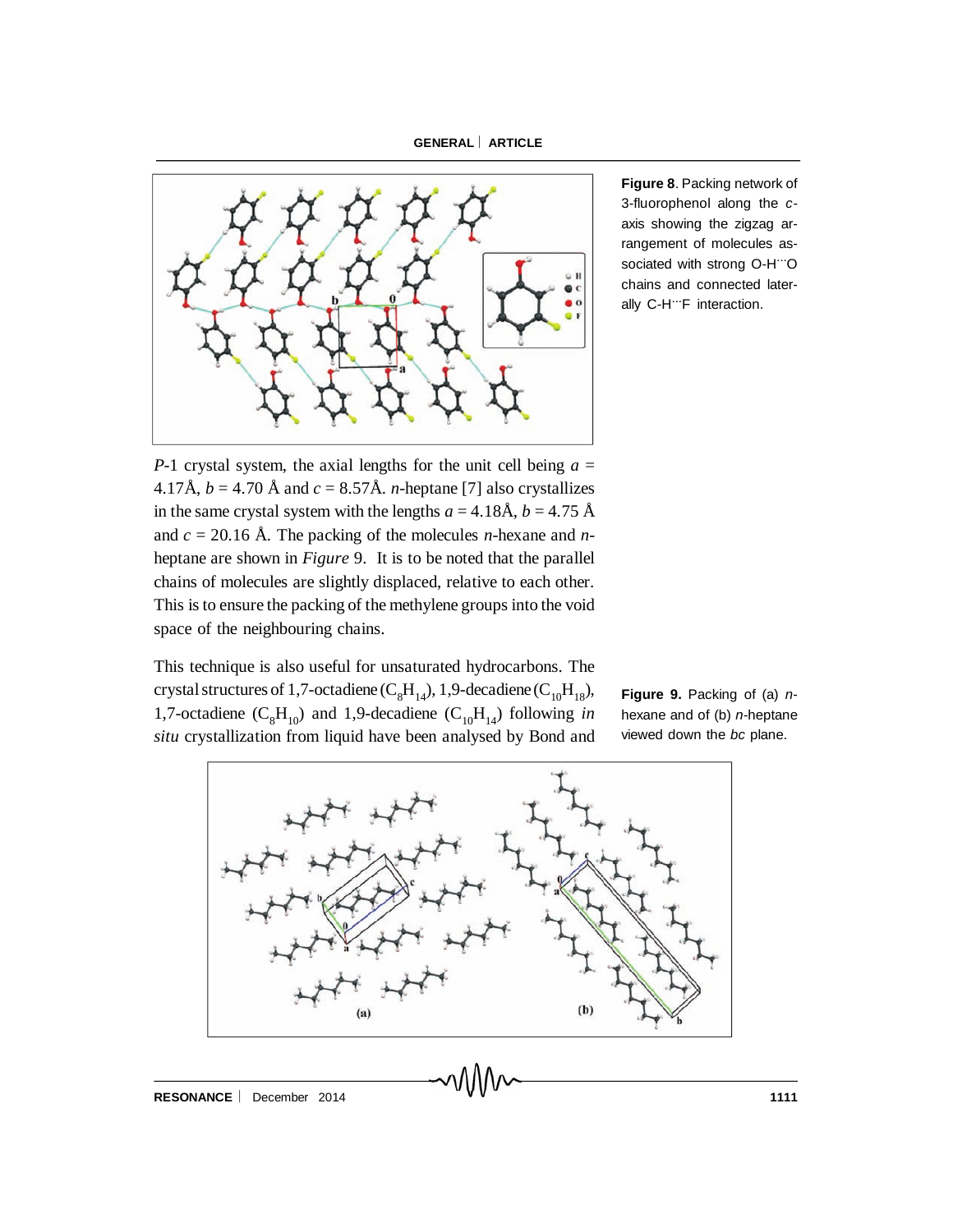

**Figure 10**. Packing network of 4-fluorophenol down the ab plane connected via C-H...F intermolecular interactions and O-H...O H-bond

co-workers [8]. Furthermore, liquids containing strong donor (O– H) and acceptor (O) along with weak donor (C–H) and acceptor (F) have also been explored. For example, 4-Fluorophenol [9] is a liquid at room temperature (25ºC). It crystallizes in a rhombohedral crystal system with the space group *R*-3, having the cell parameters,  $a = 22.620(2)$ Å,  $b = 22.620(2)$ Å,  $c = 5.5690(11)$ Å and  $g = 120^\circ$ . In this case, the overall crystal packing is stabilized via strong O-H-O hydrogen bond, C-H-F dimer and the p-p stacking down the *ab*-plane (*Figure* 10). 4-Fluorobenzoyl chloride [10] has a melting point of 10–12ºC. It crystallizes in the monoclinic crystal system with centrosymmetric space group *P*2<sub>1</sub>/*c* having the cell parameters, *a* = 9.7208(14) Å, *b* = 9.1128(13) Å,  $c = 7.5178(11)$  Å and  $b = 96.727(2)$ °. In this case, the molecules are found to pack via C-H-F, bifurcated C-H-O intermolecular interaction and hetero halogen halogen (F. Cl) interaction, the distance being 3.153Å (*Figure* 11).

#### **Crystal Structure of Ammonia**

To obtain information about the electron density distribution in ammonia molecule, a single-crystal of ammonia,  $NH<sub>3</sub>$ , is grown in a thin-walled capillary at 178 K, and high-resolution X-ray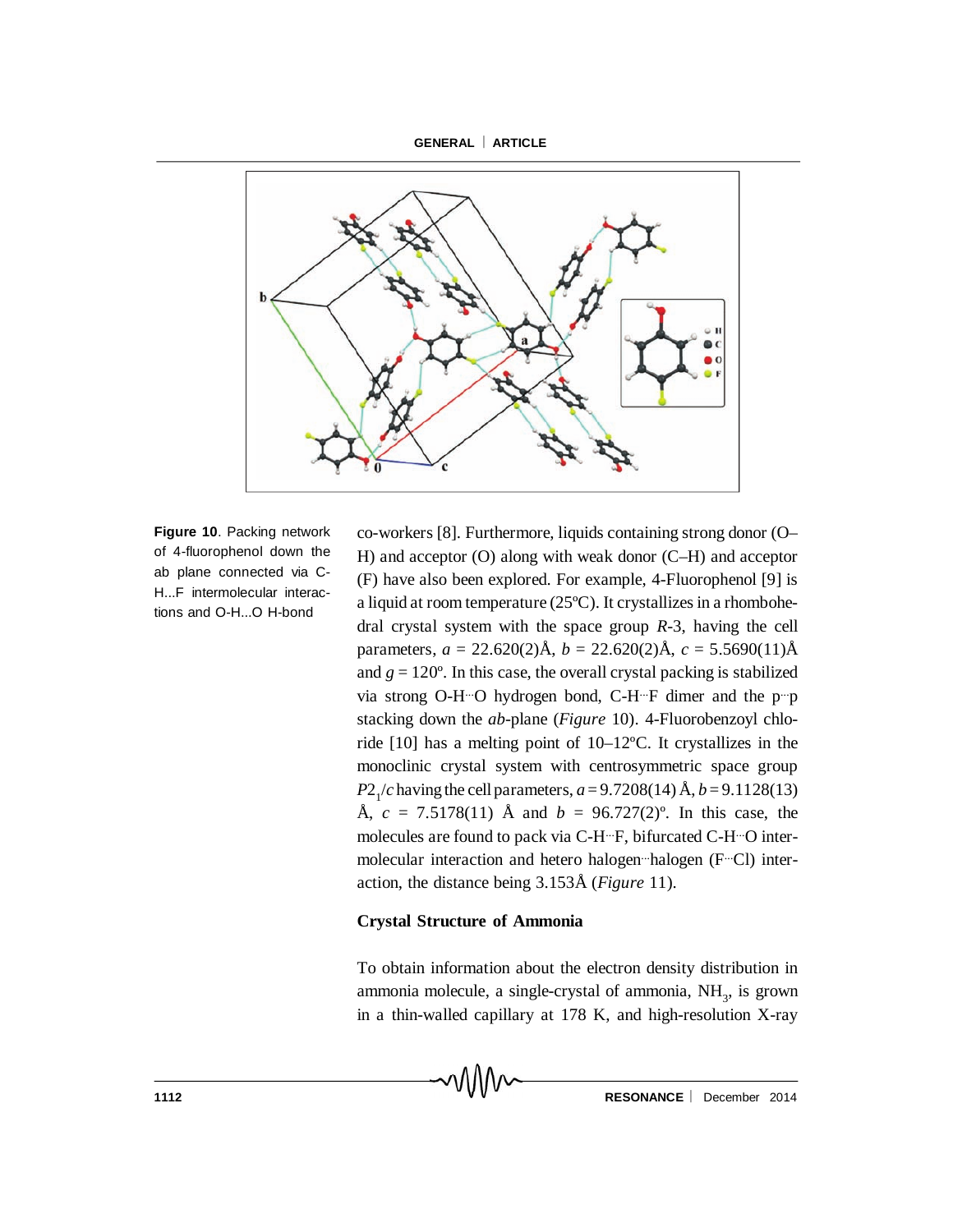

diffraction data are obtained for this compound at 160 K [11]. In order to get a single crystal of ammonia, a thin-walled capillary (diameter 0.3 mm) is filled with condensed dried ammonia, sealed, and transferred to a diffractometer with a low temperature device. A single crystal is grown directly on the diffractometer at with 178 K using a zone-melting technique producing a molten zone with a focused  $CO_2$  gas laser. Ammonia crystallizes in the cubic crystal system, with space group  $P2<sub>1</sub>3$ , at 160 K with  $a = 5.1305(8)$  $A^{\circ}$ ,  $Z = 4$ ,  $V = 135 \AA^{3}$ , and density ( $\rho$ ) = 0.838 gcm<sup>-3</sup>. From X-ray data, it is observed that the H–N–H bond angle is 109.0(2) and the N–H bond length is 0.838(3) Å. Bond angle H–N–H is close to the tetrahedral one and corresponds to  $sp<sup>3</sup>$  hybridization of the nitrogen atom (*Figure* 12). Multiple strong N-H<sup>---</sup>N hydrogen bonds are the key structural feature responsible for the crystal formation.

#### **Advantages**

With the help of *in situ* cryocrystallization, we can obtain 3D molecular connectivity as well as the existence of intra- and intermolecular interactions which are responsible for the formation of crystals. This technique has been successfully applied to compounds which are low-melting solids and molecular liquids at room temperature. In future, this opens up the possibility of exploring the structure of molecules which exhibit drug and pharmaceutical activity. This has immense potential in the field

**Figure 11.** Packing network down the*ab*-planeof4-fluorobenzoyl chloride indicates weak C-H $\cdots$ O and C-H $\cdots$ F intermolecular interaction along halogen...halogen (F...Cl) contact.